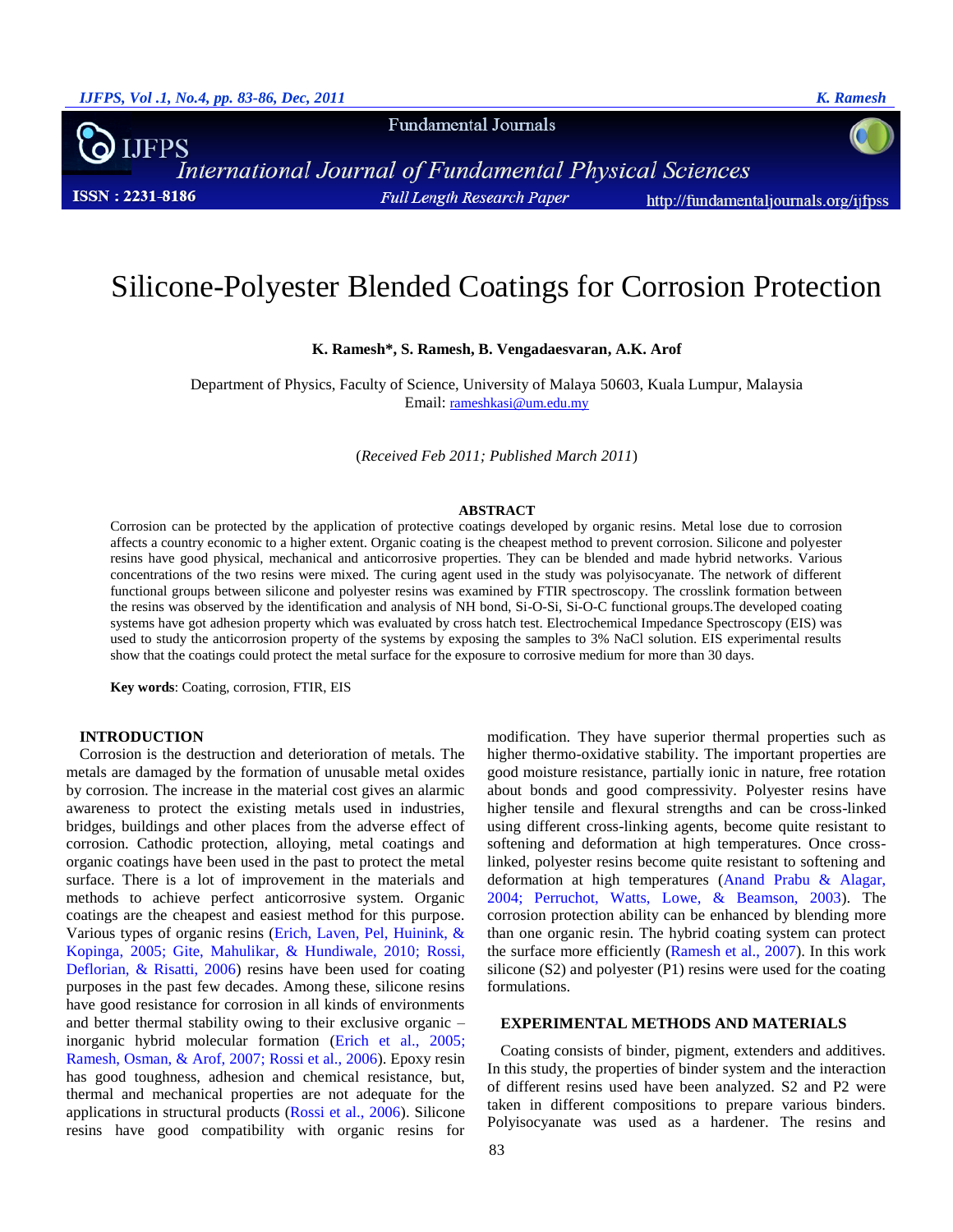hardeners were blended in mechanical agitator for few minutes. Surface treated cold rolled steel panels were used as the substrate.

The developed binder system was then applied using brush and allowed to dry at room temperature. The physical property of the formed coating film was testified using cross hatch cutter and hence the adhesion of the coating to the substrate and the coating strength can be evaluated. All the tests were carried out following ASTM D3359 standards.Fourier transform-infrared spectroscopy (FTIR) is well established as an analytical technique for functional group analysis and to study the hydrogen bonding and phase separation behavior in polymers, since mid-infrared spectral changes in band intensity and frequency shifts are known criteria for the presence and strength of hydrogen bonds.

FTIR spectrum was recorded in the absorbance mode using a Perkin Elmer spectrometer. KBr method was used for the measurements. For all spectra recorded in a range 400 - 4000  $cm^{-1}$  was carried out at a resolution of 4.0  $cm^{-1}$ .

# **RESULTS AND DISCUSSION**

The samples were coated with the developed coatings. They were allowed to dry for a week before the characteristic analyses. FTIR spectroscopy was used to study the crosslinking of the resins. To identify the crosslinking, it is necessary to determine the Si-O-C bond which could be formed due to silicone and polyester combination. In silicone and polyester resins, there is no such bond. When the hardener cures the silicone-polyester binary resin, an NH – bond will be formed. Hence there should be no NCO band but NH vibration band should be observed in the FTIR spectrum.

This should be noticed in the spectra of the binder samples prepared. The important peaks of silicone resins such as Si-C, Si-O, Si-CH<sub>3</sub> and Si-O-Si exist between 950 to 1200 cm<sup>-1</sup>. The peaks are very closer to each other. In fact, an overlapping of peaks was observed in this range by [\(Anand Prabu & Alagar,](#page-2-2)  [2004\)](#page-2-2). Figures 1 shows the IR spectra for the S2P2 binder systems. OH band is available at  $3519 \text{ cm}^{-1}$  for the 100 wt% P2 system. The addition of S2 resin to the P2 resin has shifted the peak in the range of  $3407$  to  $3436$  cm<sup>-1</sup>for different compositions of the blends as given in Table 1.

Table.1 OH functional group

| <b>OH Functional Group</b> | <b>Peak Value</b> |
|----------------------------|-------------------|
| S2                         | 3397.65           |
| P2                         | 3519.26           |
| S2P2                       | 3407 to 3436      |

The  $845 \text{ cm}^{-1}$  band in the pure S2 may have shifted to  $910 \text{ cm}^{-1}$ <sup>1</sup> as the polyester content is increased from 20 wt% to 80 wt%. It is to be noted that there is a band at  $826 \text{ cm}^{-1}$  in the pure P2 spectrum. Hence the shift in these bands and the difference in the shape of the spectrum of the blends indicate the formation of  $Si - O - C$  bands. NH stretching band appear between 1523 to  $1536 \text{ cm}^{-1}$  and shows the occurrence of crosslinking between the isocyante hardener and the organic resins. It is supported by the disappearance of NCO peak [\(Anand Prabu & Alagar, 2004\)](#page-2-2). The peak values assigned for C=O and C=C are  $1725 \text{ cm}^{-1}$  and 1590 to  $1640 \text{ cm}^{-1}$  respectively. For the pure S2 resin these peaks are available at  $1714 \text{ cm}^{-1}$  and  $1594 \text{ cm}^{-1}$ . For P2 system, they appear at  $1724$  and  $1608$  cm<sup>-1</sup>. For the S2P2 binder systems, the peaks have been changed 1726 and 1638 cm<sup>-1</sup> respectively. Hence the shift in these bands and the difference in the shape of the spectrum of the blends indicate the formation of  $Si - O - C$  bands.



Figure1: FTIR Spectra of S270P230 system

Cross hatch test results show that the S2 concentrations between 30-60% are classified in 4B categories. Binders developed by 50% and 40% S2have 5B characteristics. From the results as shown in Table 2, it is observed that most of the coating systems have good adhesion power. Addition of silicone to the polyester resin has increased the network density, which helped to increase the adhesion power. The carboxylic and hydroxyl functional groups in silicone and polyester interacted with the hydroxides on the substrate surface to ensure adhesion of the resins to the substrate [8]. However, according to [\(Packham, 1996\)](#page-2-4), crosslinkings not only occur between the resin molecules and the hydroxides of the substrate surface but also between themselves. When S2 and P2 resins react/crosslink, Si-O-C bonds will form, which provides good strength for the coatings. The coatings having 20% polyester resin possibly may have lesser Si-O-C bonds and hence have lower adhesion power.

Table. 2 Cross Hatch Cutter Equivalent Results

| <b>Composition</b> | <b>S2P2</b> |
|--------------------|-------------|
| 20:80              | 3B          |
| 30:70              | 4B          |
| 40:60              | 5Β          |
| 50:50              | 5Β          |
| 60:40              | 4B          |
| 70:30              | 3B          |
| 80:20              | 2B          |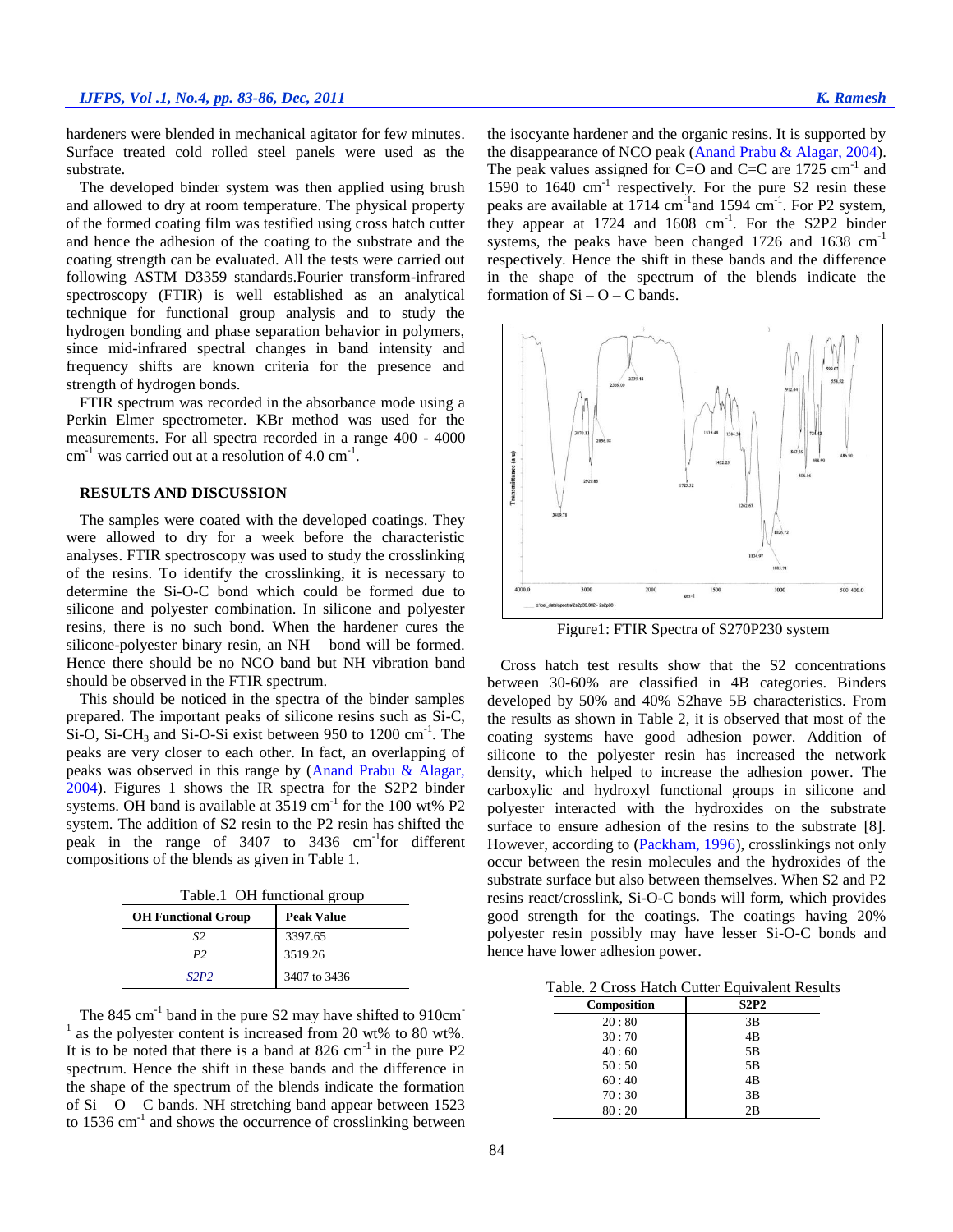# *IJFPS, Vol .1, No.4, pp. 83-86, Dec, 2011 K. Ramesh*

EIS studies were carried out by exposing the samples to 3% NaCl solution. Initially the resistance values of the binder systems did not reduce significantly. This is because initially the coating film was still strong and did not allow water molecules to enter or penetrate to the substrate. Once the ions begin to enter the coating, resistance decreased [\(Lazarevic, Mi](#page-2-5)  [kovic-Stankovic, Kacarevic-Popovic, & Drazic, 2005\)](#page-2-5). During the course of exposure, the values of coating resistance was in the range of  $10^9$  -  $10^7 \Omega$  for a high performing coating system [\(Mills & Schaefer, 2010\)](#page-2-6). The binder systems consisting of 40% P2 with S2 resin showed higher resistance for the 30 days of immersion. 20% and 80% of all the three systems concentrations have lower values. Figure 2 shows the corrosion resistance values for S2P2 system.



Figure.2 Corrosion Resistance Values of S2P2 system for 30 days.

The initial penetration of electrolyte into the interface of the coating and substrate would have caused the formation of

#### **REFRENCES**

- <span id="page-2-2"></span>Anand Prabu, A., & Alagar, M. (2004). Mechanical and thermal studies of intercross-linked networks based on siliconized polyurethane-epoxy/unsaturated polyester coatings. *Progress in Organic Coatings, 49*(3), 236-243.
- <span id="page-2-7"></span>Doherty, M., & Sykes, J. (2004). Micro-cells beneath organic lacquers: a study using scanning Kelvin probe and scanning acoustic microscopy. *Corrosion science, 46*(5), 1265-1289.
- <span id="page-2-0"></span>Erich, S., Laven, J., Pel, L., Huinink, H., & Kopinga, K. (2005). Comparison of NMR and confocal Raman microscopy as coatings research tools. *Progress in Organic Coatings, 52*(3), 210-216.
- <span id="page-2-1"></span>Gite, V., Mahulikar, P., & Hundiwale, D. (2010). Preparation and properties of polyurethane coatings based on acrylic polyols and trimer of isophorone diisocyanate. *Progress in Organic Coatings, 68*(4), 307-312.
- <span id="page-2-8"></span>Hinderliter, B., Croll, S., Tallman, D., Su, Q., & Bierwagen, G. (2006). Interpretation of EIS data from accelerated exposure of coated metals based on modeling of coating physical properties. *Electrochimica acta, 51*(21), 4505-4515.

corrosion product and this would have extended to other areas and reduce the adhesion of the coating with the substrate and hence the resistance values decreased further [\(Doherty &](#page-2-7)  [Sykes, 2004;](#page-2-7) [Hinderliter, Croll, Tallman, Su, & Bierwagen,](#page-2-8)  [2006\)](#page-2-8).The transport mechanism of electrolyte solution to the interface of the coating and the substrate may have occurred by means of Ficks' diffusion. The driving force was the concentration difference at the interface. The diffusion of electrolyte to the interface enabled the molecules to disrupt the polar interaction between the coating and the metal substrate which had resulted in good adhesion [\(Kolek, 1997\)](#page-2-9).

## **CONCLUSION**

A study was conducted to analyse the corrosion protection ability of the organic resin blends. Silicone and polyester resins were used to develop the binder systems. The coatings with 40 to 60% polyester resins showed good adhesion power. Various concentrations of the two resins were mixed. The curing agent used in the study was polyisocyanate. The network of different functional groups between silicone and polyester resins was examined by FTIR spectroscopy. The crosslink formation between the resins was observed by the identification and analysis of NH bond, Si-O-Si, Si-O-C functional groups. The developed coating systems have got adhesion property which was evaluated by cross hatch test. Electrochemical Impedance Spectroscopy (EIS) was used to study the anticorrosion property of the systems by exposing the samples to 3% NaCl solution. EIS experimental results show that the coatings could protect the metal surface for the exposure to corrosive medium for more than 30 days.

- <span id="page-2-9"></span>Kolek, Z. (1997). Characterization of water penetration inside organic coatings by capacitance measurements. *Progress in Organic Coatings, 30*(4), 287-292.
- <span id="page-2-5"></span>Lazarevic, Z. Z., Mi kovic-Stankovic, V. B., Kacarevic-Popovic, Z., & Drazic, D. M. (2005). The study of corrosion stability of organic epoxy protective coatings on aluminium and modified aluminium surfaces. *Journal of the Brazilian Chemical Society, 16*, 98.
- <span id="page-2-6"></span>Mills, D. J., & Schaefer, K. (2010). Use of electrochemical methods to examine different surface preparation methods for organic coatings on steel. *Progress in Organic Coatings, 69*(2), 193-198.
- <span id="page-2-4"></span>Packham, D. (1996). Work of adhesion: contact angles and contact mechanics. *International journal of adhesion and adhesives, 16*(2), 121-128.
- <span id="page-2-3"></span>Perruchot, C., Watts, J. F., Lowe, C., & Beamson, G. (2003). Characterisation of the curing temperature effects on polyester systems by angle-resolved XPS (ARXPS). *International journal of adhesion and adhesives, 23*(2), 101- 113.